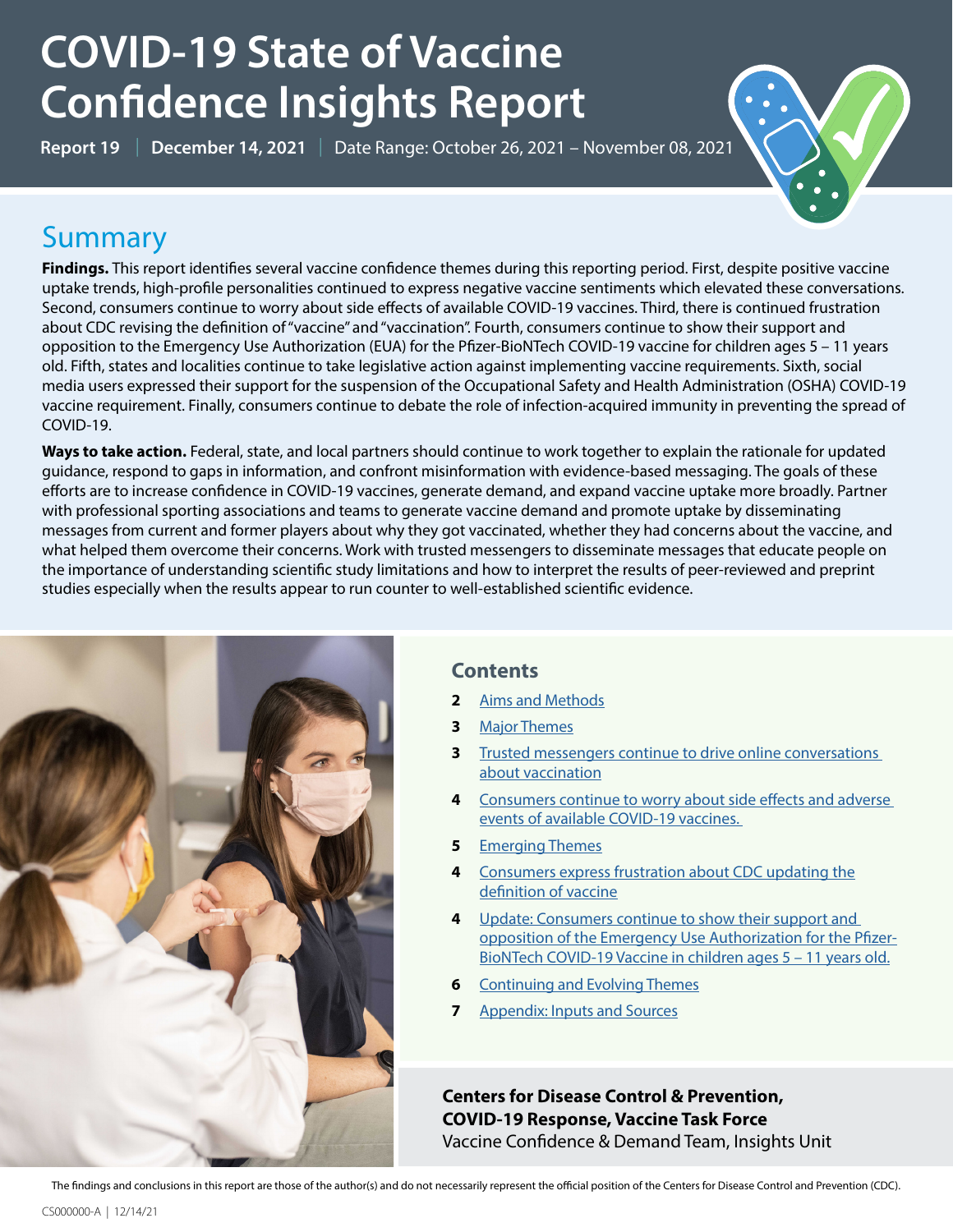# <span id="page-1-0"></span>Aims and Methods

By rapidly reviewing and analyzing numerous sources and inputs (see Appendix), the biweekly COVID-19 State of Vaccine Confidence Insights Report emphasizes major themes influencing COVID-19 vaccine hesitancy and uptake. These are characterized by the level and type of threat to vaccine confidence, degree of spread, and directionality. In addition, by examining how consumers think and feel, social processes, and the practical issues around vaccination, the Insights Report seeks to identify emerging issues of misinformation, disinformation, and places where intervention efforts can improve vaccine confidence across the United States.

The information in this report is only a snapshot, and certain populations may be underrepresented. Images and quotes are illustrative examples and are not meant to comprehensively cover all content related to the highlighted themes.

### **Theme Classification**

| How do you classify this theme/information?                                          |                                                                                                 |                                                                                                |                                                                                                                        |  |  |  |
|--------------------------------------------------------------------------------------|-------------------------------------------------------------------------------------------------|------------------------------------------------------------------------------------------------|------------------------------------------------------------------------------------------------------------------------|--|--|--|
| <b>High risk</b>                                                                     | <b>Moderate risk</b>                                                                            | <b>Low risk</b>                                                                                | <b>Positive sentiment</b>                                                                                              |  |  |  |
| • May lead to vaccine<br>refusals and decreased<br>uptake<br>· Wide reach, pervasive | • Potential to trigger<br>hesitancy to vaccination<br>• Moderate reach, modest<br>dissemination | • Concerning, but low risk<br>to vaccine confidence<br>Limited reach, limited<br>dissemination | $\blacksquare$ Could increase vaccine<br>confidence, intent, or<br>motivation<br>• Variable reach and<br>dissemination |  |  |  |

**How has this theme/idea changed over time (since last report or over the course of multiple reports)?** 

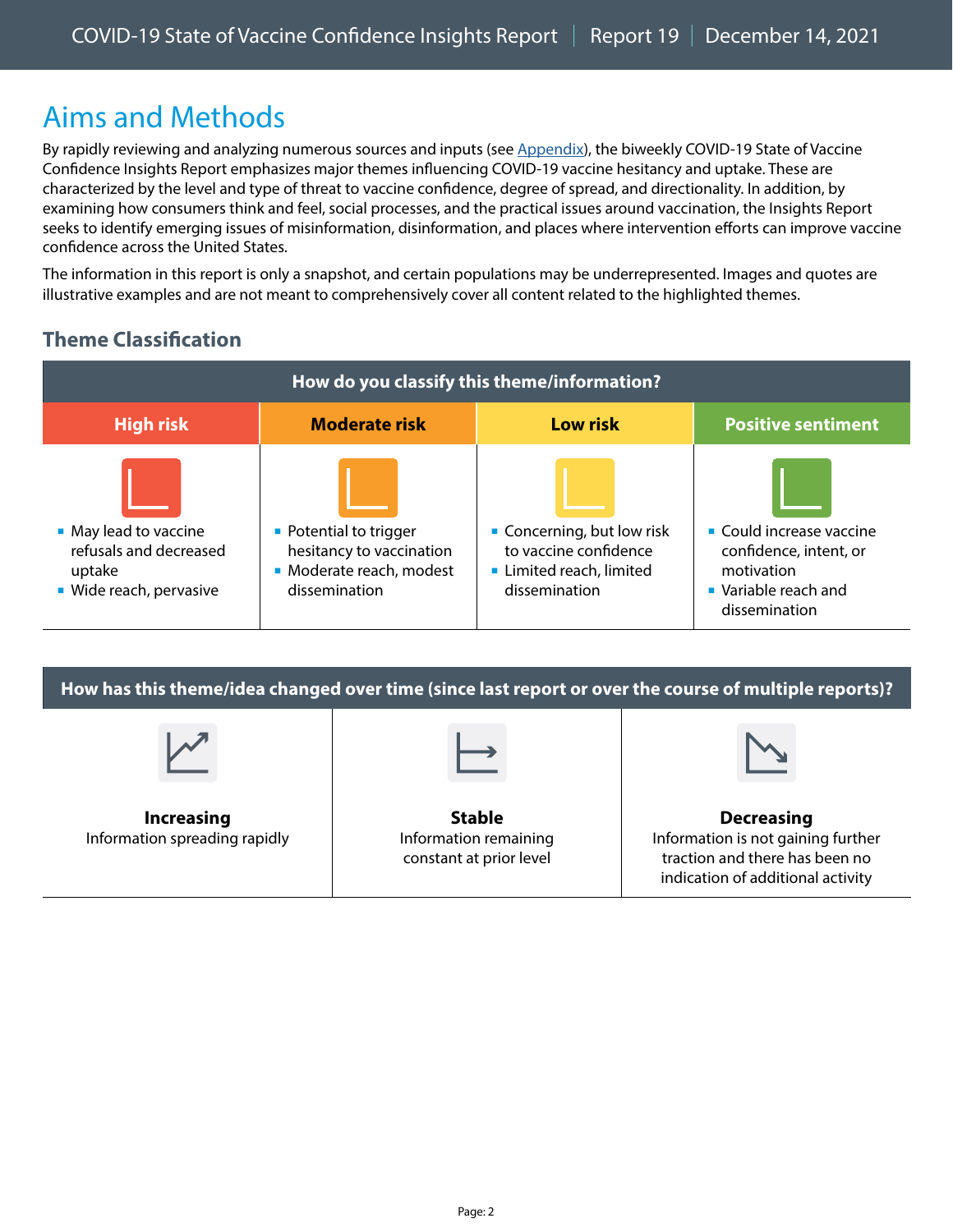# <span id="page-2-0"></span>Major Themes



### <span id="page-2-1"></span>**Trusted messengers continue to drive online conversations that amplify vaccine concerns and misinformation**

Despite positive vaccine uptake trends and expanded eligibility of booster doses to all adults, high-profile personalities continued to elevate negative vaccine sentiments.<sup>a</sup> According to the latest Rasmussen Reports national telephone and online survey, 52% of participants support workers resisting vaccine requirements.<sup>[1](https://www.rasmussenreports.com/public_content/politics/current_events/covid_19/majority_support_workers_resisting_vaccine_mandates)</sup> While some consumers may resist vaccine requirements, data from individual companies indicates a majority (84% - 91%) of their employees are compliant.<sup>2</sup>

On November 3, 2021, Green Bay Packers quarterback, Aaron Rodgers, tested positive for COVID-19 despite telling reporters in August 2021 that he had 'been immunized'.<sup>3</sup> During an interview on November 5, 2021, Aaron Rodgers claimed he had been



So glad you are brave enough to say and do what is best medically for you personally and not cave to political pressure!

**ODB 80** 

Like · Reply · 3w

immunized against COVID-19 through a homeopathic protocol. He then promoted several pieces of misinformation including unapproved treatments and preventatives as well as vaccine-related fertility concerns.<sup>4</sup> Many social media users discussed this matter and circulated the issues he raised, [5](https://www.facebook.com/tmj4/posts/10158878919828757?comment_id=10158878956503757)[,6](https://www.facebook.com/tmj4/posts/10158878919828757?comment_id=287673176558201)[,7](https://www.facebook.com/TheBlaze/posts/4827606633943305?comment_id=4827770763926892),[8](https://twitter.com/JimmyTraina/status/1456676938559463428)[,9](https://twitter.com/greg_price11/status/1456681905504591878),[10](https://www.facebook.com/NPR/posts/10161037614951756?comment_id=10161037636561756) and this issue was widely covered by national news outlets, which spread the associated misinformation.<sup>11,[12](https://www.theblaze.com/news/aaron-rodgers-blasts-leftists-vaccines),[13,](https://www.usatoday.com/story/sports/nfl/2021/11/05/aaron-rodgers-packers-qb-covid-19-not-vaccinated-comments/6301054001/)[14](https://www.nbclosangeles.com/news/national-international/fact-check-aaron-rodgers-inaccurate-covid-19-claims/2754510/)</sup>

Other news stories about celebrities refusing or getting the COVID-19 vaccine, along with Big Bird's promotion of the COVID-19 vaccines, also led to additional social media conversations about COVID-19 vaccines,[15](https://www.foxbusiness.com/entertainment/ice-cube-walks-away-9-million-movie-paycheck-after-refusing-coronavirus-vaccine-report)[,16.](https://www.nbcnews.com/politics/white-house/white-house-press-secretary-jen-psaki-tests-positive-covid-n1282819)[17](https://twitter.com/BigBird/status/1456971880666046465)[,18,](https://twitter.com/AngelaBelcamino/status/1457118855738834948)[19](https://twitter.com/r_neefe/status/1457850091545534470)[,20,](https://twitter.com/YeetumsS/status/1457134330292150272)[21](https://twitter.com/FiveTimesAugust/status/1457183215563726853),[22,](https://twitter.com/LPCO/status/1457110976461950987)[23](https://twitter.com/joelcomm/status/1457131919410438146) accompanied by consumers' increasing online searches about these stories.<sup>a</sup> President Biden's Twitter account also added to the conversation when he expressed his support for Big Bird getting vaccinated. $24$ 

#### **Ways to act:**

 Partner with professional sporting associations and teams to generate vaccine demand and promote uptake by disseminating messages from current and former players about why they got vaccinated, whether they had concerns about the vaccine, and what helped them overcome their concerns.

[The NFL Vaccination Strategy is an example of this type of approach.](https://www.cdc.gov/vaccines/covid-19/health-departments/features/NFL.html)

- Support and perform research that attempts to better understand vaccine confidence and perceptions of vaccine effectiveness, including trusted messengers and sources of information, among groups with low vaccine confidence.
- Create and disseminate messages that promote vaccination and address common vaccine-related information voids when high profile figures, for or against vaccination, cause an increase in new stories and social media conversations. Timing message dissemination in this manner has the potential to also elevate messages that would build vaccine confidence.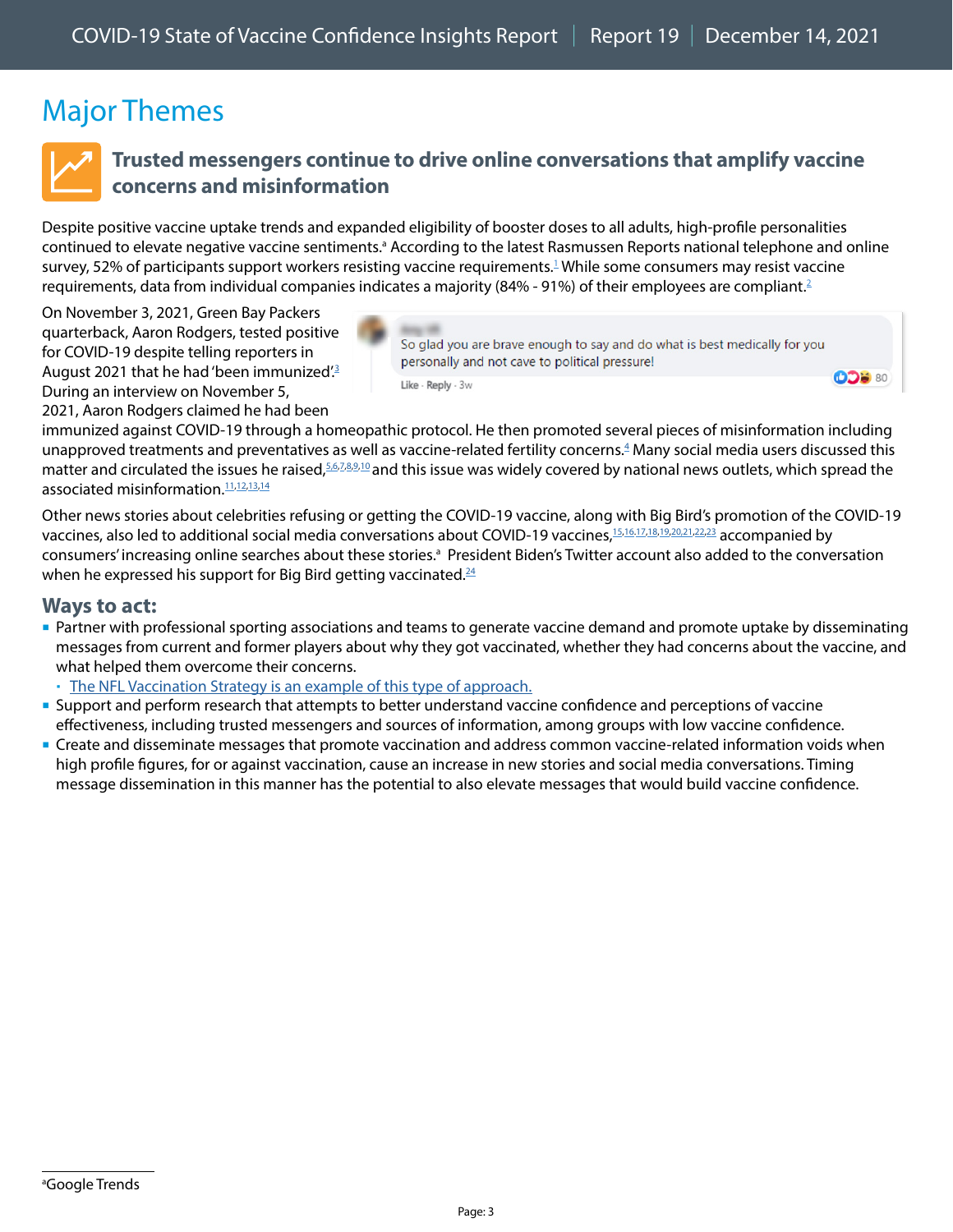

### <span id="page-3-0"></span>**Consumers continue to worry about side effects and adverse events of available COVID-19 vaccines.**

Since the EUA of the Pfizer-BioNTech COVID-19 vaccine in December 2020, previous COVID-19 State of Vaccine Confidence Insights Reports found that individuals expressing hesitation towards the COVID-19 vaccine, or wanting to 'wait and see' before getting vaccinated, have often cited the possibility of adverse events and serious long-term side effects as their motivation behind delaying vaccination.<sup>b</sup>

In the period from November 6 to November 8, 2021, searches including the terms "efficacy" and "safety" increased rapidly.<sup>c</sup> Consumers continue to worry about cardiac-related side effects. d,[25](https://www.facebook.com/Globalfreedomfighters/posts/284322433700005?comment_id=285822210216694)[,26,](https://twitter.com/Digitaltimmy1/status/1451642691897470981?s=20)[27](https://twitter.com/delphielphie/status/1451654392009138192?s=20) Many continue to turn to public health officials to clarify, explain, and confirm the benefits of vaccination despite recorded adverse events.<sup>c.</sup>

Some social media users are concerned and convinced that COVID-19 vaccines do not prevent transmission between either unvaccinated or vaccinated individuals[.28](https://twitter.com/Lukewearechange/status/1454261703328387073),[29](https://www.facebook.com/bbcnews/posts/10159096251317217?comment_id=10159096262957217)[,30](https://www.facebook.com/bbcnews/posts/10159096251317217?comment_id=10159096275787217) Therefore, consumers are questioning the need for vaccination if it will not stop the spread of COVID-19 in the United States. Questions regarding the possibility and probability of transmission despite vaccination remain common. Public inquiries to CDC-INFO reflect questions about whether vaccinated individuals have the potential to spread fewer viral particles than unvaccinated individuals and if the vaccines prevent infection or stop transmission.



"Vaccinated" Just as Likely to Spread Covid, Including the "Delta Variant," as Unvaxxed, Bombshell Year-**Long Study Shows** 



bloomberg.com Vaccinated People Also Spread the Delta Variant, Yearlong Study Shows People inoculated against Covid-19 are just as likely to spread the delta variant of the virus to contacts in their household as those who haven't had shots.

9:39 PM - Oct 29, 2021 - Twitter Web App

Additionally, through CDC-INFO, some people were requesting sources, statistics, and studies from the CDC and other government agencies that discuss transmission after receiving the vaccine.d In response to these content gaps, misinterpreted or misrepresented journal manuscripts and circulating misinformation are guiding consumer opinion, potentially further sowing doubt and confusion regarding COVID-19 transmission.<sup>31,[32](https://twitter.com/charliekirk11/status/1454138881066995715)[,33](https://twitter.com/Lukewearechange/status/1454261703328387073)</sup> It is important to address this gap in information and put forward additional, trustworthy, and clear messaging about the risk of transmission after vaccination. You can find examples of resources and graphics at [this CDC website.](https://www.cdc.gov/coronavirus/2019-ncov/communication/vaccination-toolkit.html)

In response to a perceived rise in breakthrough infections, some social media users are using this to strengthen their opposition to COVID-19 vaccines.<sup>34,[35](https://dashboard.projectvctr.com/?date=10-18-2021),[36](https://twitter.com/MerlinsHoof/status/1454194225495564289)</sup> On social media, vocal vaccine deniers are stating that if vaccines decrease in effectiveness over time, then vaccination is useless and unnecessary.<sup>37,[38](https://www.facebook.com/Globalfreedomfighters/posts/284322433700005?comment_id=284660113666237)[,39](https://www.facebook.com/Globalfreedomfighters/posts/284322433700005?comment_id=284617843670464)</sup> Moreover, social media users are using breakthrough infections resulting from the Delta variant to spread the broader claim that vaccines are ineffective.<sup>[40](https://twitter.com/theonlybigrich/status/1454136978404937728)[,41,](https://twitter.com/heyyitslaurennn/status/1454137011271569409)[42](https://twitter.com/Silent_Paul13/status/1454304472528719877)</sup> Some are making this claim following a widely circulating study that concludes people with breakthrough infections are just as likely as unvaccinated individuals to spread COVID-19 to household contacts.  $43,44,45$  $43,44,45$  $43,44,45$ 

#### **Ways to act:**

- Work with healthcare providers, community groups promoting vaccination, and pharmacists to clarify the number of breakthrough infections, hospitalizations, and deaths among vaccinated and unvaccinated populations. Additionally, create and publish easy-to-understand graphics and figures showing these numbers.
- Create and publish easy-to-understand content and graphics reflecting the risk of transmission after vaccination to counter misinformation on this topic. You can find examples of resources and graphics at [this CDC website](https://www.cdc.gov/coronavirus/2019-ncov/communication/vaccination-toolkit.html).
- Enlist trusted messengers to communicate scientific findings of side effects and adverse events to vaccine hesitant individuals with a focus on uncommon dissemination channels and innovative messaging.
- Work with trusted messengers to disseminate messages that educate people on the importance of understanding scientific study limitations and how to interpret the results of peer-reviewed and preprint studies especially when the results appear to run counter to well-established scientific evidence.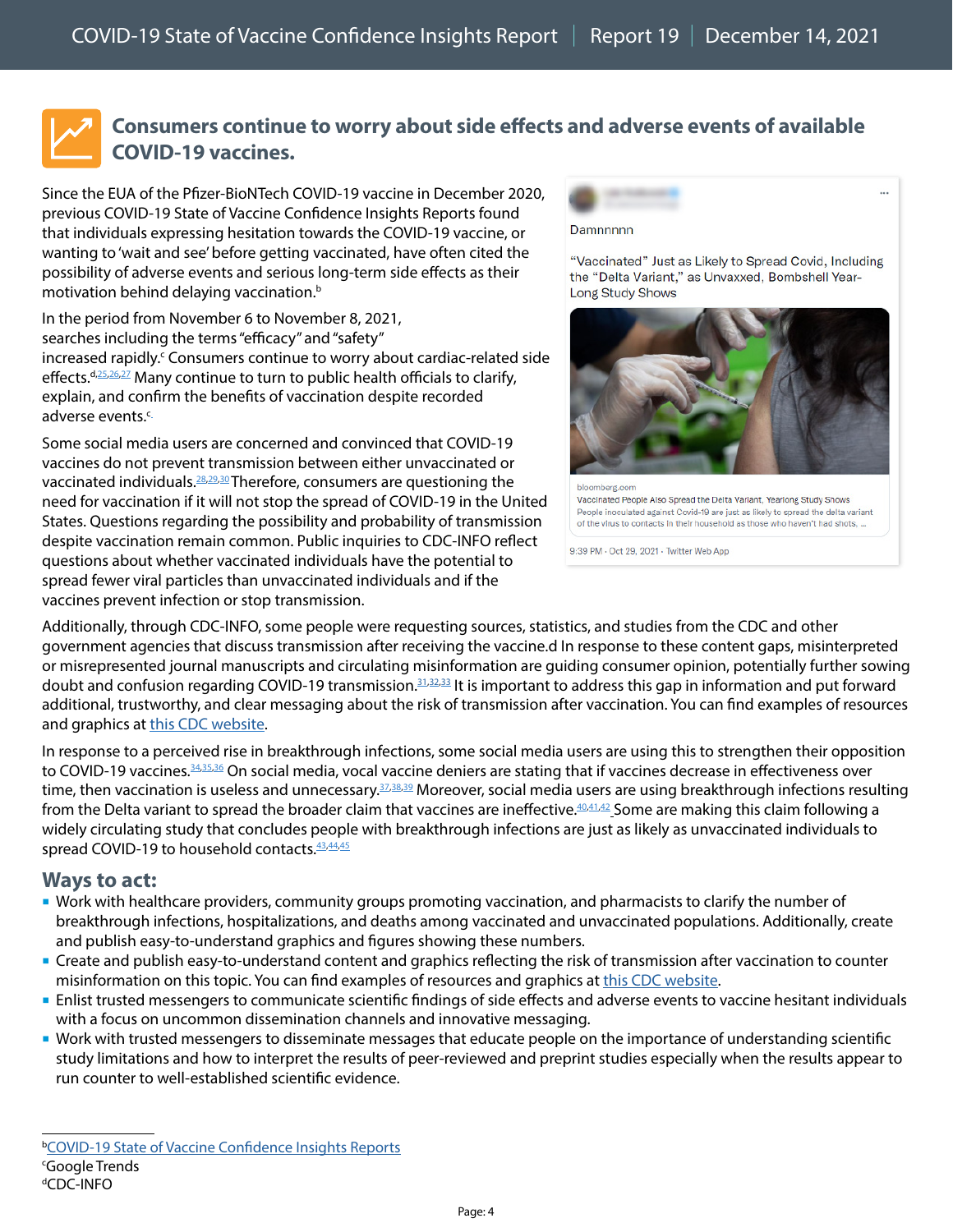# <span id="page-4-0"></span>Emerging Themes



### <span id="page-4-1"></span>**Consumers express frustration about CDC revising the definition of vaccine**

Some consumers have expressed concern following CDC's updated definitions for "vaccine" and "vaccination".<sup>46</sup> Prior to September 1, 2021, CDC definitions of "vaccine" and "vaccination" were as follows: "Vaccine: A product that stimulates a person's immune system to produce immunity to a specific disease, protecting the person from that disease. Vaccines are usually administered through needle injections but can also be administered by mouth or sprayed into the nose. Vaccination: The act of introducing a vaccine into the body to produce immunity to a specific disease."<sup>47</sup> On September 1, 2021, CDC revised their definitions: "Vaccine: A preparation that is used to stimulate the body's immune response against diseases. Vaccines are usually administered through needle injections, but some can be administered by mouth or sprayed into the nose. Vaccination: The act of introducing a vaccine into the body to produce protection from a specific disease." $48$ 

Although this change happened on September 1, 2021, an e-mail correspondence obtained recently via a Freedom of Information Act (FOIA) request was shared widely online.<sup>49</sup> Some online consumers suggested that the updating of the definition of "vaccines" was a result of breakthrough infections, noting that "true" vaccines should prevent disease, and this new definition indicates that the COVID-19 vaccines are too ineffective to have qualified as vaccines under the prior definition.[50](https://www.instagram.com/p/CV8a4KdMh8y/c/18200028793143365/),[51](https://twitter.com/BrandonSmillie/status/1455611182795034634) Some instead believe that mRNA COVID-19 vaccines do not qualify as vaccines, and changing the definition eliminates this discrepancy[.52,](https://twitter.com/KarnHall/status/1455632075260776449)[53](https://www.lifezette.com/2021/11/watch-vaccine-definition-quietly-changed-to-fit-the-narrative-mrna-jabs/?utm_source=home-top-stories),[54](https://www.thegatewaypundit.com/2021/11/breaking-proof-cdc-changed-definition-vaccine-prior-definition-allowed-people-claim-covid-19-vaccine-not-vaccine/) However, the aforementioned explanations for updating the definitions are misleading and have since been debunked as continual revision of scientific content is normal, universal, and acceptable.<sup>[55](https://www.politifact.com/factchecks/2021/nov/09/facebook-posts/merriam-webster-didnt-remove-immunity-portion-its-/)</sup>



#### **Ways to act:**

- Create messages that explain CDC's rationale behind the necessary and improved "vaccines" definition.
- Engage with scientific associations to disseminate messages about the accuracy of the updated definition of "vaccines".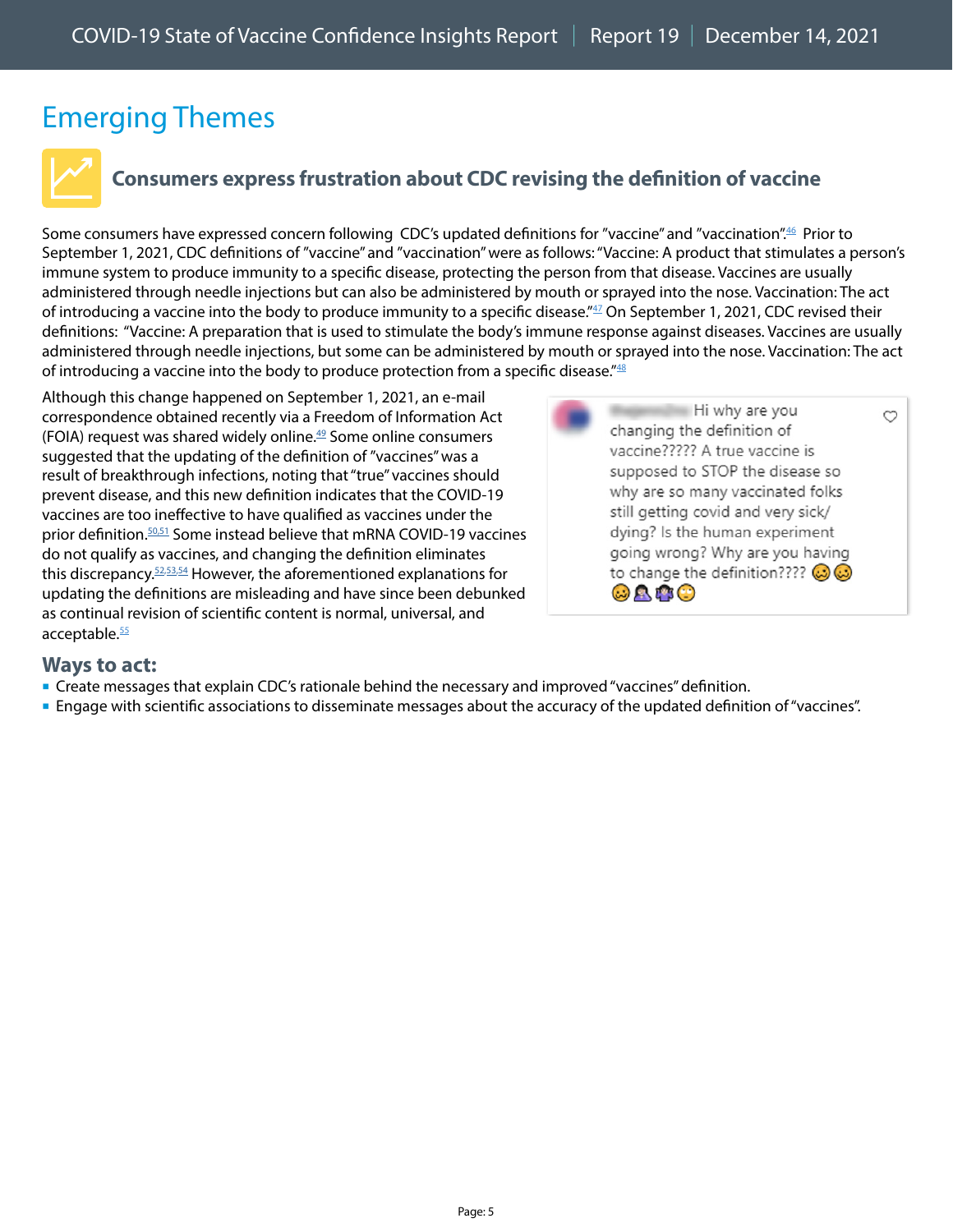### <span id="page-5-0"></span>**Update: Consumers continue to show their support and opposition of the Emergency Use Authorization for the Pfizer-BioNTech COVID-19 Vaccine in children ages 5 – 11 years old.**

Following the EUA of COVID-19 vaccines for children ages 5 – 11 years, some consumers, especially parents, continue to question the necessity and safety of COVID-19 vaccination in children. [56,57](https://twitter.com/EricDJuly/status/1453168307092217857),[58](https://twitter.com/kylenabecker/status/1453194246492758022) Many continue to cite low case numbers and deaths, along with the possibility of harmful side effects and adverse events to negate the urgency of pediatric vaccination[.59,](https://twitter.com/galexybrane/status/1453143987762524161)[60](https://twitter.com/CommonSenseMD1/status/1454069427150917638),[61,](https://twitter.com/kylenabecker/status/1453192395248607235)[62](https://twitter.com/CattHarmony/status/1455393091938963463),[63](https://www.facebook.com/cdc/posts/249180630576716?comment_id=421648352832055&__cft__%5b0%5d=AZUDxxuun5x0J7d3uVMJCJCl4IEZ0rAFZDirzRmwyWuCLofrbciZQxUap1SIUs4I3nzzLmO7dEnH4aD5RZYmrHR94Dnh39H-m8h-A_ieLRyJMWeSHp3wmdjClj6Cix4uU7T5IgkcCqQ1oR6vN5ZmIIuzMTqRHCPgxWCryeRQ-aUsNA&__tn__=R%5d-R) Despite this, many parents are excited and relieved at the prospect of vaccinating their children between the ages of 5 – 11 years.  $64,65,66,67$  $64,65,66,67$  $64,65,66,67$  $64,65,66,67$  Vocal vaccine opponents continue to claim that childhood vaccine requirements limit personal liberty and limit parental choices.<sup>68</sup>

Interest in pediatric vaccination increased during this reporting period. Searches for terms "5-11" and "vaccine mandate" spiked around the date of the FDA EUA for pediatric vaccination and publication of CDC guidance.<sup>e</sup> In addition, Google trends also showed consumers increasingly searched for vaccination sites and clinics near them following the EUA and CDC recommendation.<sup>d</sup> Following the EUA, some states, cities, and school districts are experiencing alternating support as well as backlash from parents and politicians as they consider adding the COVID-19 vaccine to their immunization requirements. 69,[70](https://www.facebook.com/TheAtlantic/posts/10160226968288487?comment_id=10160227785368487)[,71,](https://www.facebook.com/TheAtlantic/posts/10160226968288487?comment_id=10160228008458487)[72](https://twitter.com/Rothbard1776/status/1456091573754769410)[,73,](https://www.newsmax.com/us/children-covid-vaccinations-san-francisco/2021/11/04/id/1043356/)[74](https://www.wsj.com/articles/covid-vaccine-mandate-kids-unlawful-eua-emergency-use-authorization-5-to-11-year-old-11636493796),[75](https://www.foxnews.com/politics/cruz-introduces-bill-to-block-federal-government-public-schools-from-mandating-covid-19-vaccines-for-kids)

Based on my 30+ medical experience, I inform parents that: 1. The vax is "probably" safe in the short-run but the adverse event rate is 100 X higher than it should be & we know zero about long-term safety 2. Any benefit is short-lived 3. Your child's risk from Covid is near zero 8:55 AM · Oct 29, 2021 · Twitter Web App 1,693 Retweets 75 Quote Tweets 4,887 Likes

 $\ddotsc$ 

Despite growing interest in childhood COVID-19 vaccination, a recent Kaiser Family Foundation (KFF) (n=219) poll found that parents are uneasy about childhood vaccination for a wide range of reasons:<sup>[76](https://www.kff.org/coronavirus-covid-19/poll-finding/kff-covid-19-vaccine-monitor-october-2021/)</sup>

76% of parents are very or somewhat concerned about unknown long-term effects, while 71% are concerned their child might experience serious side effects. The same poll showed parents are hesitant to vaccinate their children due to fear of potential impacts on the child's fertility, and concerns about access to vaccination sites and quality of the site. Additionally, parents are concerned about needing to take time off should their child experience side effects following vaccination.<sup>77</sup>

#### **Ways to act:**

- Refer to previous [Rapid Report Announcement of Pediatric COVID-19 Vaccines for Children ages 5-11 years old](https://www.cdc.gov/vaccines/covid-19/downloads/2564_SoVC_PedsVaccine_11.15.21.pdf)
- Using plain language and trusted messengers, disseminate findings from these two recent MMWR reports
- [COVID-19 Vaccine Safety in Adolescents Aged 12–17 Years United States, December 14, 2020–July 16, 2021](https://www.cdc.gov/mmwr/volumes/70/wr/mm7031e1.htm?s_cid=mm7031e1_w)
- [Trends in COVID-19 Cases, Emergency Department Visits, and Hospital Admissions Among Children and Adolescents Aged](https://www.cdc.gov/mmwr/volumes/70/wr/mm7036e1.htm?s_cid=mm7036e1_w)  [0–17 Years — United States, August 2020–August 2021](https://www.cdc.gov/mmwr/volumes/70/wr/mm7036e1.htm?s_cid=mm7036e1_w)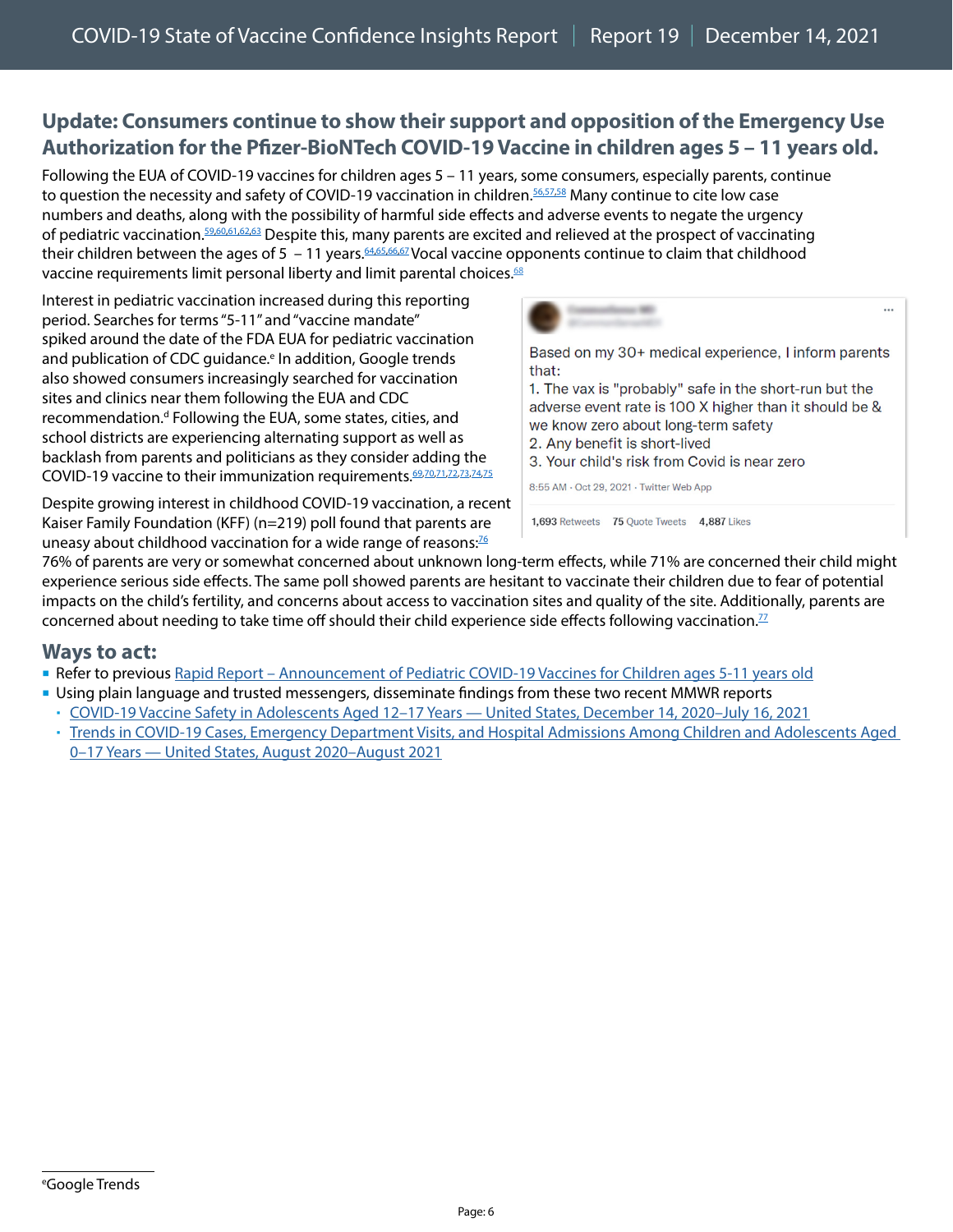# <span id="page-6-0"></span>Continuing and Evolving Themes

The themes below have been noted in previous reports and continue to undermine vaccine confidence. The information highlighted below focuses on what is new or different from previous reports. For additional context and previous recommendations on these themes, see previous *[Insights Reports](https://www.cdc.gov/vaccines/covid-19/vaccinate-with-confidence.html#reports)*.

**States and localities continue to take legislative action against vaccine requirements.** Some states have banned all vaccine requirements, which prohibits a private business to compel or take an adverse action against a person in order to compel them to provide proof of vaccination.<sup>[78](https://twitter.com/tedcruz/status/1456259623107784704),79</sup> Additionally, other states are providing an option for exemptions or will permit employers to allow workers to opt out of vaccine requirements. $80,81$  $80,81$ 

#### **New ways to act:**

- **Engage with local trusted messengers from the geographical regions where legislation was passed or proposed that would** ban vaccine requirements and emphasize the importance of vaccination
- Partner with state and local public health authorities to provide periodic, clear messaging to the public on the current status of vaccine requirements

**Consumers expressed their support for the suspension of the Occupational Safety and Health Administration (OSHA) COVID-19 vaccine requirement.** The Occupational Safety and Health Administration (OSHA) is suspending enforcement of the Biden administration's COVID-19 vaccine requirement for large private businesses after a federal appeals court upheld a stay on it last week.<sup>82</sup> Some social media users expressed their support for this ruling.<sup>[83,](https://twitter.com/MichaelPSenger/status/1457415545314185220)[84](https://twitter.com/Techno_Fog/status/1457785161878147089),85</sup> However, the White House urged businesses to continue implementing the guidance for COVID-19 vaccines and testing.<sup>[86](https://www.littler.com/publication-press/publication/fifth-circuit-enjoins-osha-enforcing-mandatory-vaccination-or-test)</sup>

**Consumers continue to debate the role infection-acquired immunity has in preventing the spread of COVID-19.** As reported in previous COVID-19 State of Vaccine Confidence Insights Reports, social media users continue to discuss the effectiveness of infection-acquired immunity compared to vaccine-acquired immunity.<sup>[87,[88](https://twitter.com/kylenabecker/status/1456253868665446400),89</sup>] News outlets and social media users are sharing a recent study<sup>90</sup> that they claim to support this belief.<sup>91,[92](https://twitter.com/Thomas1774Paine/status/1453480383782211590)[,93](https://paine.tv/yale-study-natural-immunity-protects-against-covid-three-times-longer-than-vaccine/)</sup>